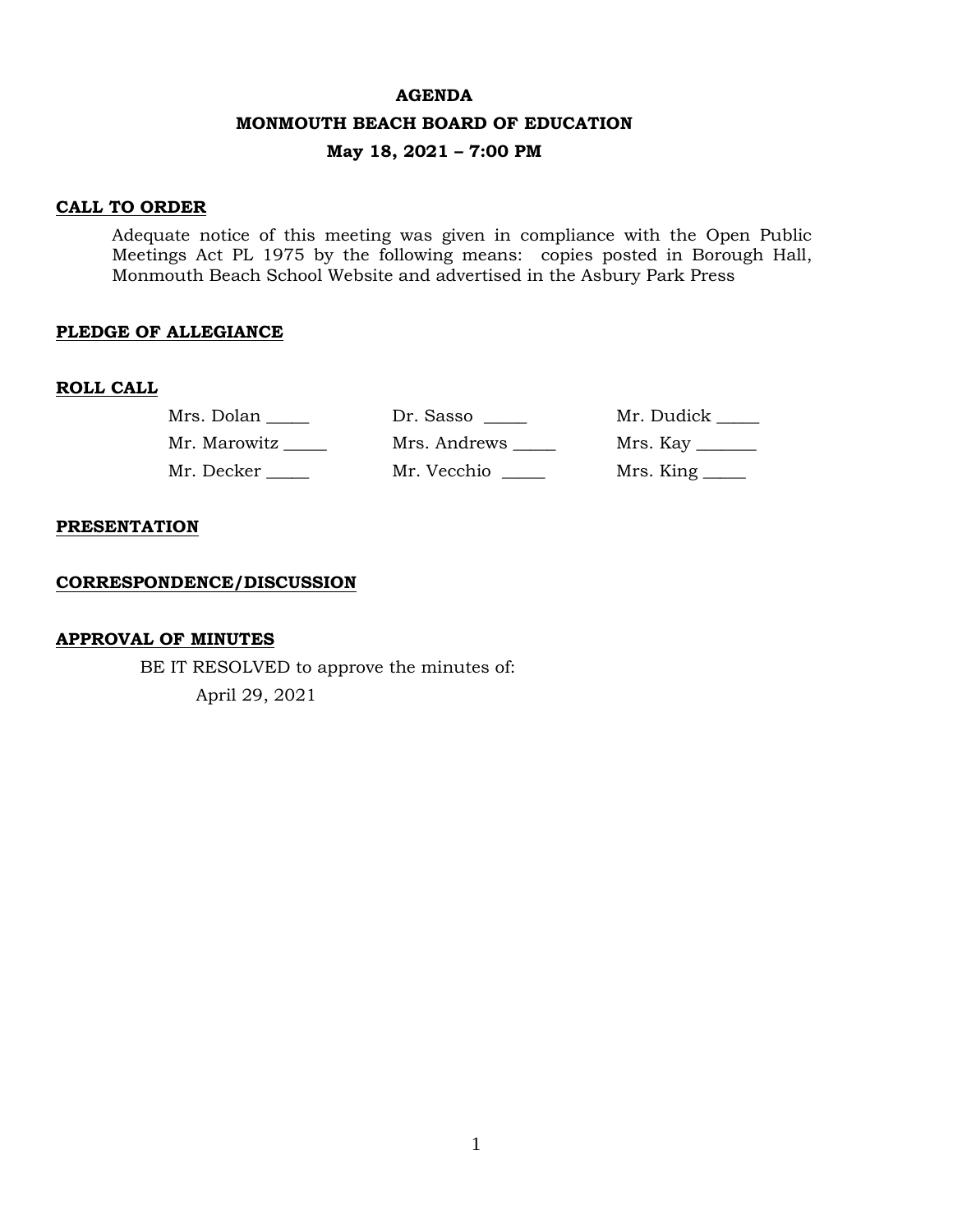#### **SUPERINTENDENT'S REPORT**

A. BE IT RESOLVED to approve the following statistical information:

# **Student Enrollment as of April 29, 2021 Total 255**

| Preschool | 18 | Grade 3-1 | 12 | Grade 6-1 | 12 |
|-----------|----|-----------|----|-----------|----|
| K         | 19 | Grade 3-2 | 12 | Grade 6-2 | 12 |
| Grade 1-1 | 11 | Grade 4-1 | 14 | Grade 7-1 | 13 |
| Grade 1-2 | 11 | Grade 4-2 | 13 | Grade 7-2 | 13 |
| Grade 2-1 | 14 | Grade 5-1 | 14 | Grade 8-1 | 18 |
| Grade 2-2 | 16 | Grade 5-2 | 15 | Grade 8-2 | 18 |

# **Student Attendance Staff Attendance**

| September | 98.5% | February | 97.0% |
|-----------|-------|----------|-------|
| October   | 98.0% | March    | 95.0% |
| November  | 97.0% | April    | 97.5% |
| December  | 97.0% | May      |       |
| January   | 97.0% | June     |       |

| September | 100.0% | February | 98.5% |
|-----------|--------|----------|-------|
| October   | 90.0%  | March    | 98.0% |
| November  | 94.5%  | April    | 98.5% |
| December  | 98.5%  | May      |       |
| January   | 98.5%  | June     |       |

- B. Security Drill Fire Drill April 28, 2021 at 12:45 p.m. Security Drill - Evacuation (non fire) – April 30, 2021 at 10:40 a.m.
- C. Harassment Intimidation and Bullying BE IT RESOLVED to (affirm, deny or modify) the HIB Form as presented by Mrs. Jessica Alfone.
- D. BE IT RESOLVED to approve the Comprehensive Equity Plan Annual Statement of Assurance for the 2021-2022 school year.
- E. BE IT RESOLVED to approve the annual Security Drill Statement of Assurance for the 2021-2022 school year.

# **PTO PRESENTATION – Caroline Quattrochi**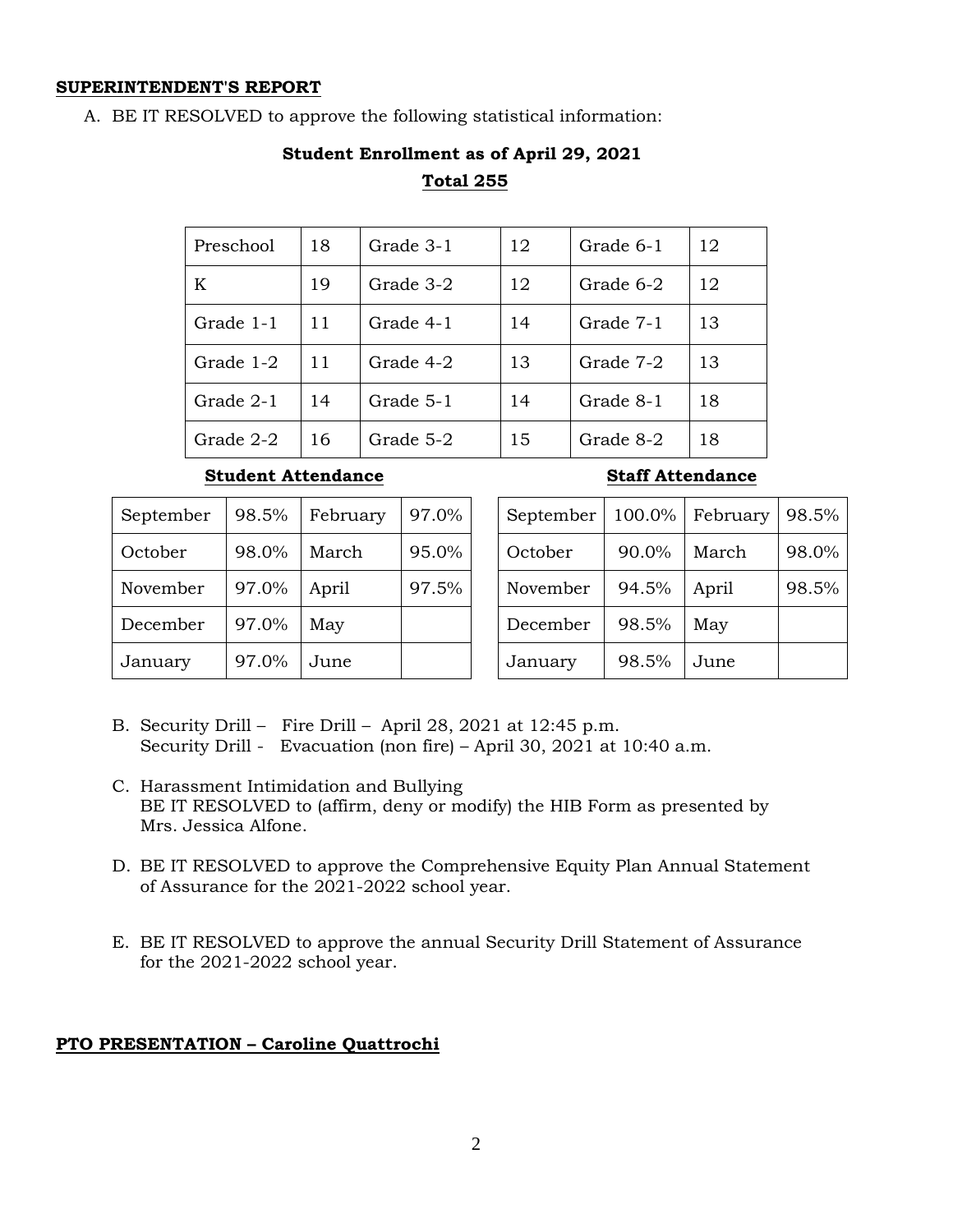### **PUBLIC DISCUSSION**

In compliance with Open Public Meetings Act PL 1975, Chapter 10:4-12 subsection b, - A public body may exclude the public only from that portion of a meeting at which the public body discusses any matter involving the employment, appointment, termination of employment, terms and conditions of employment evaluation of the performance of promotion or discipline of any specific prospective public officer or employees or current public offer or employee employed or appointed by the public body, unless all the individual employees or appointees whose rights could be adversely affected request in writing that such matter or matters be discussed at a public meeting. As per Board Bylaws, 0167, public participation in Board Meetings, such remarks are to be limited to five minutes duration. The Board of Education, though affording the opportunity for members of the public to comment will not engage and/or make remarks concerning matters of student confidentiality and/or matters of personnel wherein employees of the District have not been given notice of the Board's intent to discuss their terms and conditions of employment. Members of the public are reminded that though they are afforded the opportunity to address the Board, they are not given license to violate the laws of slander. Comments made by members of the public that are not in keeping with the orderly conduct of a public meeting will be asked to yield the floor and if they fail to do so may be subject to charges under New Jersey statues associated with disruption of a public meeting.

# **FINANCE**

### Chair: Ken Marowitz

Vincent Sasso, Joseph Vecchio, Boyd Decker

- A. BE IT RESOLVED to approve the following financial reports;
	- May 2021 Bill List in the amount of \$118,893.63
	- Payroll Gross total for April 2021 in the amount of \$306,018.94
	- Report of Board Secretary March Report

| Fund 10 -            |            | \$1,604,693.35 |
|----------------------|------------|----------------|
| Fund 20 -            | \$         | 0.00           |
| Fund 40 -            | \$         | 0.00           |
| Capital Reserve      | $^{\circ}$ | 242,184.25     |
| Maintenance Res      | \$         | 355,097.18     |
| Emergency Reserve \$ |            | 10,202.94      |

- Monthly transfer report for March, 2021. *(Attachment 1)*
- Pursuant to NJAC 6:120-2.13(d), I certify as of March 2021 no budgetary line item account has been over expended in violation of NJAC 6:20-22.13 (ad). I hereby certify that all of the above information is correct.
- Board Certification: Pursuant to NJAC 6:20-2.3 (e), we certify that as of March 31, 2021, after review of the Secretary's Monthly Report and upon consultation with the appropriate district officials, that to the best of our knowledge, no major account or fund has been over expended in violation of NJAC 6A:23A-22.13(b) and that sufficient funds are available to meet the district's financial obligations for the remainder of the fiscal year.
- B. BE IT RESOLVED to approve the FY22 tax payment schedule. See Attachment 2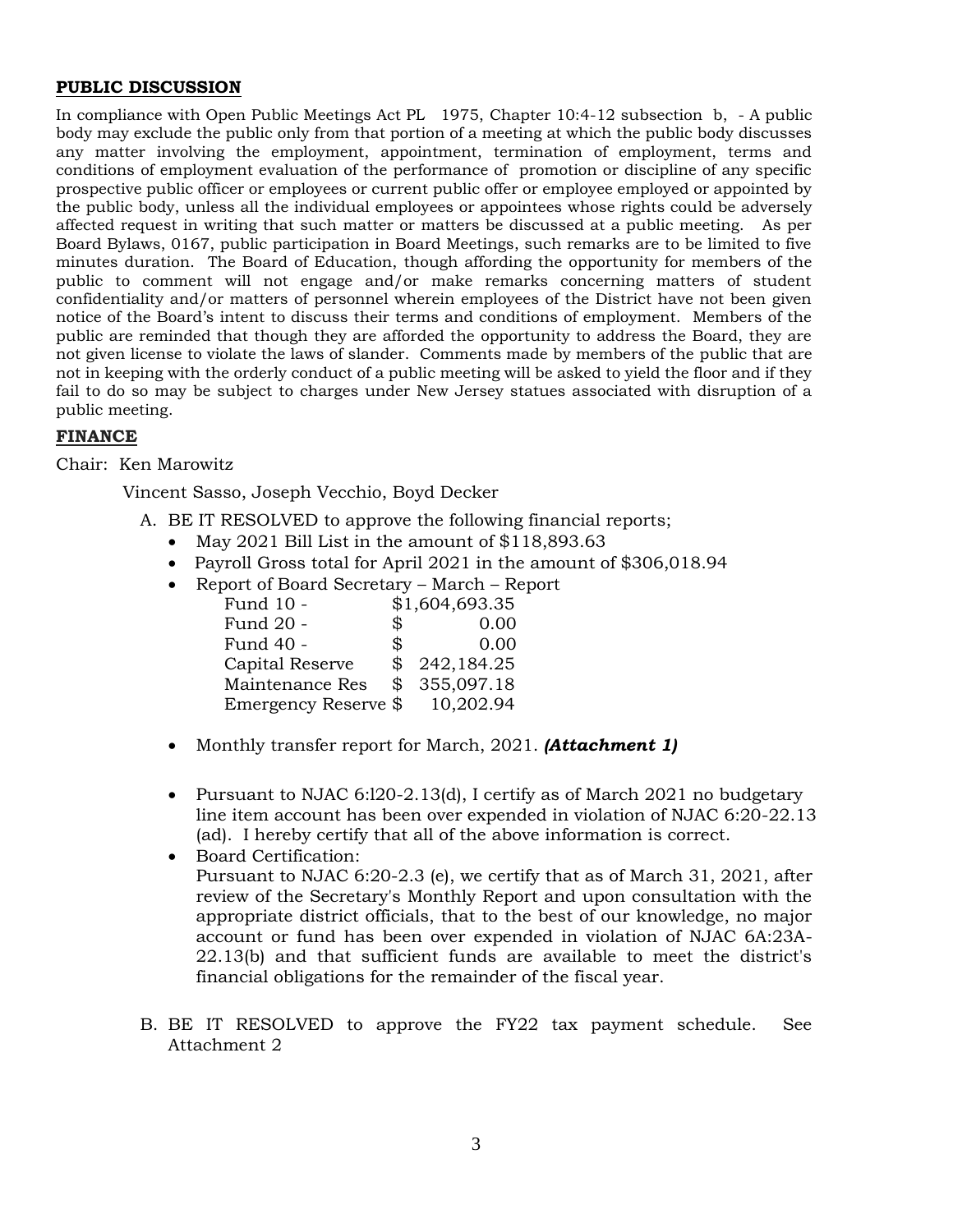# **FINANCE (***continued)*

C. BE IT RESOLVED that the board has applied the ALYSSA's LAW COMPLIANCE grant in the amount of \$20,000 towards the purchase of security system through Eastern DataComm the balance 11,984 was paid for with local funds.

### **PERSONNEL**

Chair: Barbara Kay

Melanie Andrews, Chris Dudick, Aleksandra King

- A. BE IT RESOLVED to approve Joan Szabo as a substitute teacher for the 2020- 2021 school year at the substitute rate of \$125.00.
- B. BE IT RESOLVED to approve Emily Steeber Rossi to enroll in the following course: Guitar for the Music Educator: Level I through the Music Education Center of America at the VanderCook College of Music, and subsequent tuition reimbursement upon completion of such course per the MBTA contract guidelines.

# **CURRICULUM AND INSTRUCTION**

Chair: Chris Dudick

Barbara Kay, Melanie Andrews, Aleksandra King

A. BE IT RESOLVED to approve the adoption of Charlotte Danielson: The Framework for Teaching teacher and staff evaluation model for the 2021- 2022 school year, in partial fulfillment of the NKDOE Excellent Educators for New Jersey (EE4NJ) teacher and education services staff evaluation system requirements.

### **BUILDING AND GROUNDS**

Chair: Vincent Sasso

Ken Marowitz, Boyd Decker, Joseph Vecchio

• No items

# **POLICY**

Chair: Melanie Andrews

BE IT RESOLVED to approve the first read of the following policies:

- Policy 5330.05 Seizure Plan
- Policy 6470.01 Electronic Funds Transfer and Claimant Certification

### **GENERAL ITEMS**

- A. Future meeting date: Regular Meeting June 22, 2021.
- B. BE IT RESOLVED to approve the donation of used MBS cross country and basketball uniforms to Passback Program c/o Eurosport.